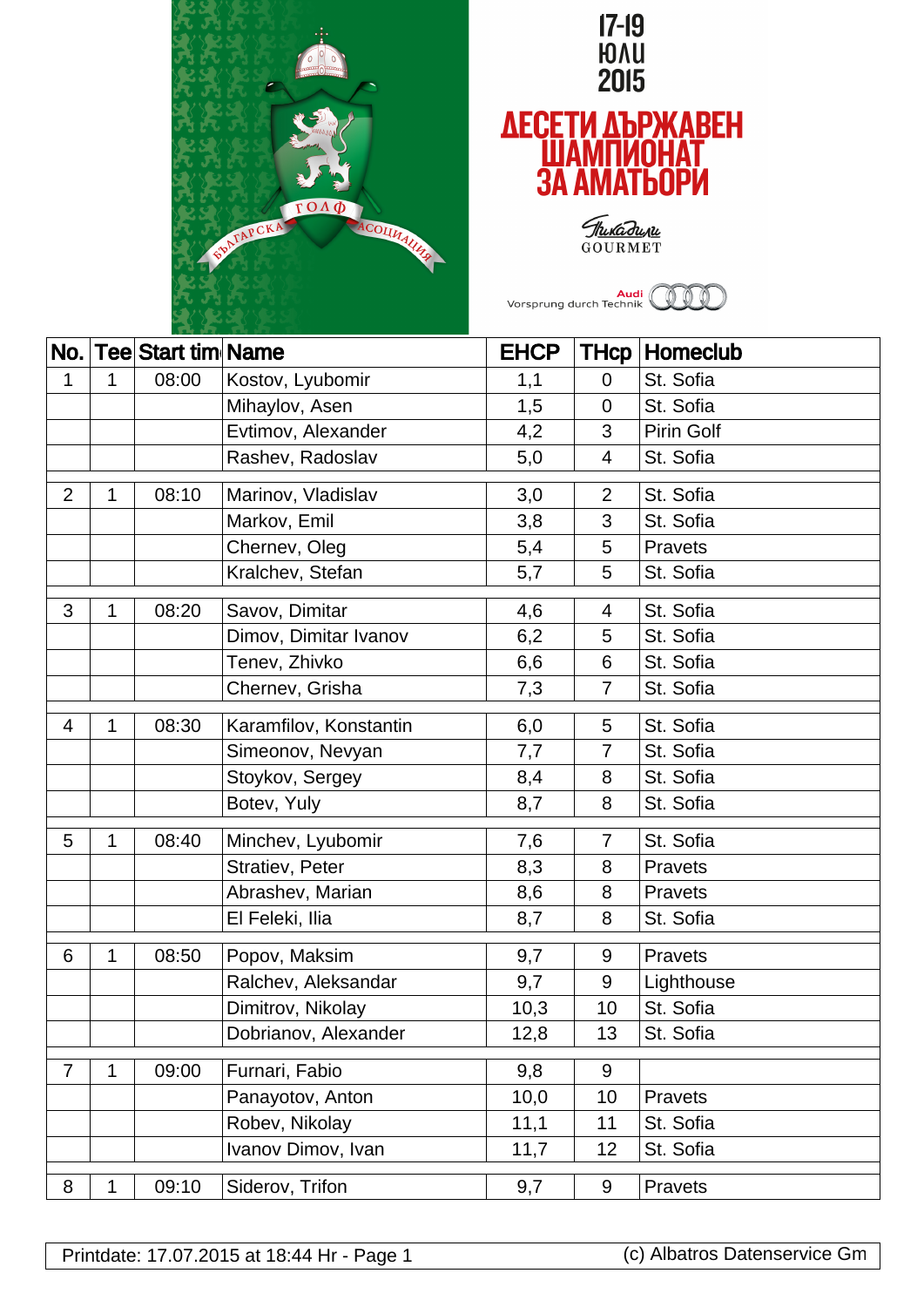|   |       |                      | <b>EHCP</b>                                   | <b>THcp</b> | Homeclub               |
|---|-------|----------------------|-----------------------------------------------|-------------|------------------------|
|   |       | Tumbovski, Zagorac   | 13,3                                          | 13          | <b>Pirin Golf</b>      |
|   |       | Mitsanski, Plamen    | 13,4                                          | 13          | Pirin Golf             |
|   |       | Nankov, Nikolay      | 13,4                                          | 13          | <b>Thracian Cliffs</b> |
| 1 | 09:20 | Beshliev, Vatko      | 12,1                                          | 12          | Pravets                |
|   |       | Sinapov, Kostadin    | 13,3                                          | 13          | St. Sofia              |
|   |       | Mihaylov, Vladimir   | 14,0                                          | 14          | Pirin Golf             |
|   |       | Skokanska, Stefani   | 9,9                                           | 11          | St. Sofia              |
| 1 | 09:30 | Kucherkova, Maya     | 9,6                                           | 11          | Pirin Golf             |
|   |       | Genova, Victoria     | 15,3                                          | 17          | St. Sofia              |
|   |       | Mihaylova, Miroslava | 17,4                                          | 20          | St. Sofia              |
|   |       | Joteva, Betina       | 18,3                                          | 21          | St. Sofia              |
| 1 | 09:40 | Slatinski, Kiril     | 0,0                                           | $+1$        |                        |
|   |       | Nenov, Spas          | 14,0                                          | 14          | Pirin Golf             |
|   |       | Demirev, Georgi      | 14,1                                          | 14          | <b>Pravets</b>         |
|   |       | Tsvetkov, Yordan     | 14,1                                          | 14          |                        |
| 1 | 09:50 | Angelov, Raicho      | 14,7                                          | 11          | St. Sofia              |
|   |       | Grudev, Grudi        | 15,4                                          | 11          | <b>Pirin Golf</b>      |
|   |       | Vatev, Maksim        | 15,9                                          | 12          | St. Sofia              |
|   |       | Pandezov, Ivanko     | 16,0                                          | 12          |                        |
| 1 | 10:00 | Denev, Biser         | 16,1                                          | 12          | St. Sofia              |
|   |       |                      | 16,7                                          | 13          | St. Sofia              |
|   |       | Boyanov, Vladimir    | 17,1                                          | 13          | St. Sofia              |
|   |       | Baychev, Petar       | 17,2                                          | 13          | St. Sofia              |
| 1 | 10:10 | Mladenov, Roberto    | 18,8                                          | 15          | St. Sofia              |
|   |       | Zhelev, Radostin     | 19,0                                          | 15          | Pirin Golf             |
|   |       | Krastev, Valentin    | 19,4                                          | 16          | St. Sofia              |
|   |       | Miteva, Marieta      | 19,1                                          | 17          | St. Sofia              |
| 1 | 10:20 | Denkov, Simeon       | 17,9                                          | 14          | Pravets                |
|   |       | Baychev, Todor       | 18,6                                          | 15          | St. Sofia              |
|   |       | Dyachki, Sotir       | 19,6                                          | 16          | St. Sofia              |
|   |       | Yanakiev, Yanaki     | 20,0                                          | 16          | St. Sofia              |
| 1 | 10:30 | Balinov, Biser       | 20,2                                          | 16          | St. Sofia              |
|   |       | Popov, Borislav      | 20,2                                          | 16          | St. Sofia              |
|   |       | Nikolov, Chavdar     | 20,2                                          | 16          | St. Sofia              |
|   |       | Yordanov, Jordan     | 20,4                                          | 17          | Pirin Golf             |
| 1 | 10:40 | Furnari, Fillipo     | 24,3                                          | 21          | Pirin Golf             |
|   |       | Vasilev, Dimitar     | 24,3                                          | 21          | St. Sofia              |
|   |       | Filipov, Ivailo      | 24,7                                          | 21          | Pirin Golf             |
|   |       | Deneva, Albena       | 23,1                                          | 21          | St. Sofia              |
| 1 | 10:50 | Djevizov, Stoyan     | 25,2                                          | 21          | St. Sofia              |
|   |       |                      | No.   Tee  Start tim   Name<br>Stoynev, Radko |             |                        |

Printdate: 17.07.2015 at 18:44 Hr - Page 2 (c) Albatros Datenservice Gm